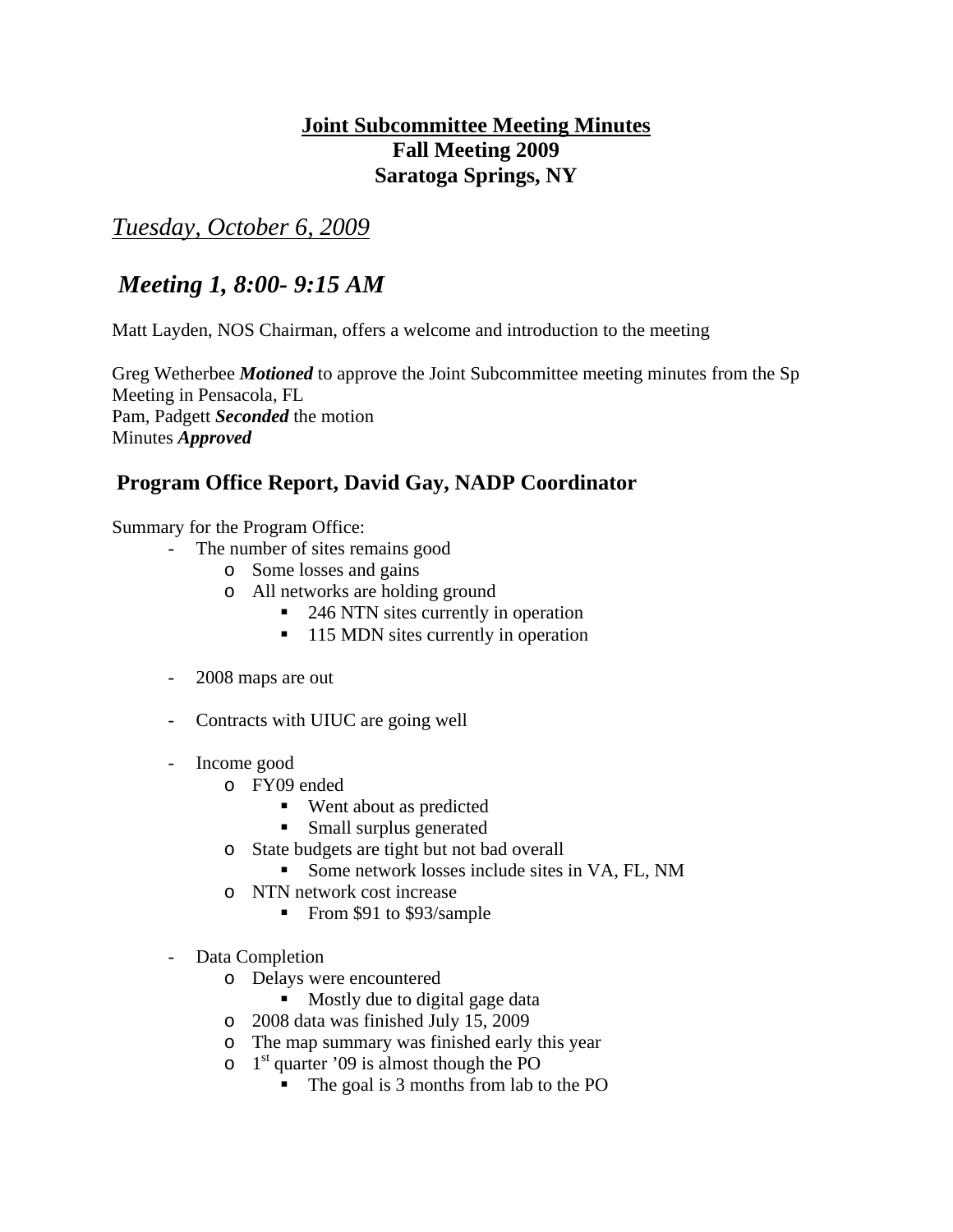- Ott Pluvio is being replaced by the Ott Pluvio 2
	- o Not an easy install
	- o Very heavy unit
		- The PO has an installation kit
			- Which nearly ready
- Training session
	- $2<sup>nd</sup>$  new-style training session held before the Fall Conference here in Saratoga Springs, NY
		- 13 operators attended
		- Feedback is needed
- Equipment Issues
	- o 2009 had few repairs
	- o The audit program continues
	- o QA documents updated on the website
- Other issues/updates
	- o Ammonia monitoring network continues
	- o Atmospheric mercury initiative
		- Website updated
		- Data available on the website  $= 26$  years of qualified data
	- o Discussion on new goals and priorities

### **Atmospheric Mercury Network (AMnet), Ad-Hoc Review Committee Report, Mark Nilles, USGS**

The Ad-Hoc Review Committee workgroup's mission was to review the Atmospheric Mercury Initiative Report to:

- Ensure that all of the information had been reviewed
- Discuss the initiative proposal for network designation

Minor findings:

- Data release policies
	- o Web access to QA'ed data
	- o QA documents pending
- Air inlet height not specified
- Site liaison position
	- o Very technical
	- o No back-up
- Co-location studies needed to test precision
	- o Need a co-location data plan

#### Major findings:

- All documents are present
- Proposal compatible with the NADP spirit, design, and intent
	- o Multiple organization support
	- o Directly related to science of bridging atmospheric deposition and ecological effects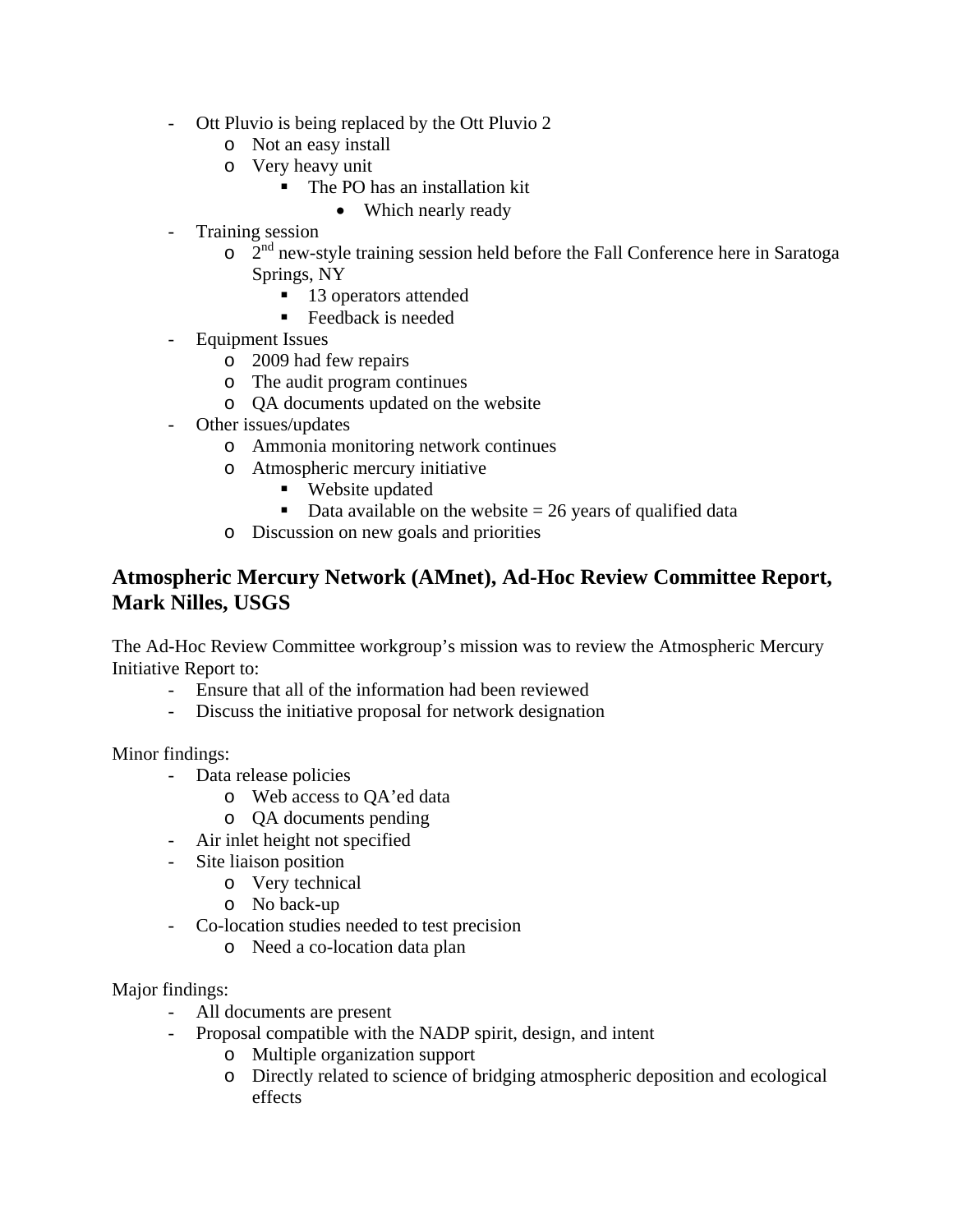- o Open and shared data access
	- $\blacksquare$  As well as available

Major recommendations:

- Approval!
- Unanimously and individually communicated recommendations of each workgroup member considered
- The Atmospheric Mercury Initiative should become a new NADP network

Comments:

Cari Furiness: Will this place a burden on the PO? Response: This is within reason for the PO.

Alan Van Arsdale: What is the geographic distribution of sites? Is there a network design? Are there ecological considerations for siting?

Response: MDN has a similar start. Mercury monitoring concerns are still being determined.

Pam Padgett: Have they considered any operator feedback? Response (Rick Artz): It takes a lot more dedication and knowledge from operators. They should be made aware of what they are getting into. (Miriam Pendleton): This requires competent folks, it is not like changing a bucket. Diagnostics

Cindy Huber: Are these sites co-located with MDN?

Response: Mostly, that is the intent.

are needed [to aid operations].

Rick Haeuber *Motioned* for the Joint Subcommittee to accept the report of the Ad-Hoc Committee on the Atmospheric Mercury Initiative and recommend that the Executive Committee act to approve the Atmospheric Mercury Initiative as an official monitoring network of NADP based on the final 12-point plan, supporting documentation, and functioning trial network, with the added provision that the issues raised in the minor recommendations of the Ad-Hoc Committee are addressed by Spring 2010.

Rick Artz *Seconded* the motion The Motion is *Approved*

## **QA Report, Mark Rhodes, NADP Program Office**

Mark comments on the status:

- QAR's and QAP's
- CAL, HAL, and PO Reviews

The PO review team consists of:

- Chris Rogers
- Pam Padgett
- Marty Risch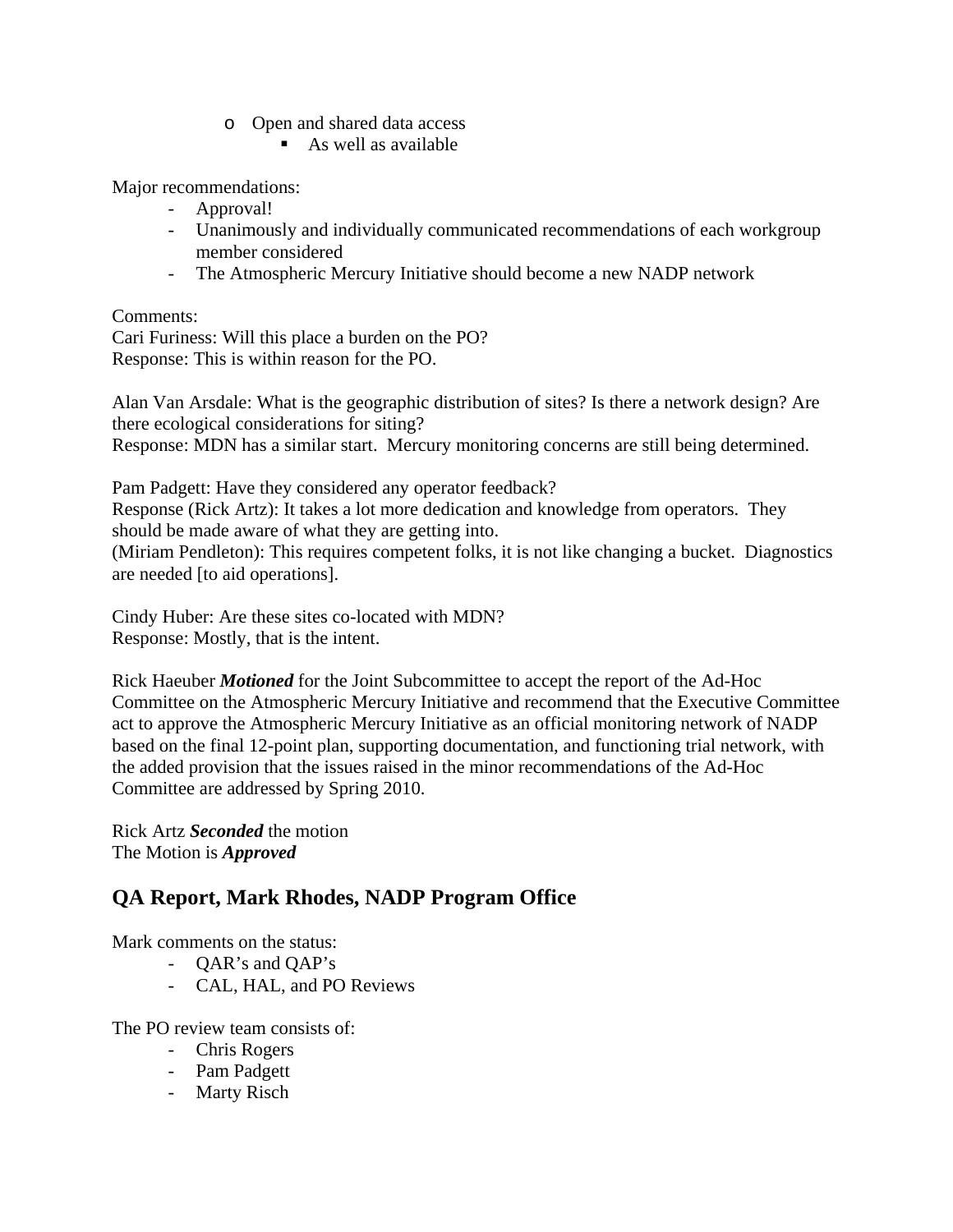Issues discussed:

- Site systems review includes:
	- o 1 AIRMoN site
	- o 9 MDN sites
	- o 26 NTN sites
	- o 5 Co-located
- Pending documents include:
	- o NTN operations manual
	- o MDN operations manual
	- o Training videos
	- o SOP's for the PO
- Sharepoint servers:
	- o CAL, HAL, and PO
- Should we digitize all site records?
	- o Would be about 6gigabytes/year
	- o Good student work

Bruce Rodger *Motioned* to approve digitizing all site records

Mark Rhodes proposes an amendment: to eliminate paper records after 2 years

- David Gay comments that paper records are a legal record and that there may be serious issues with discarding them
- David Schmeltz offers that the EPA uses 7years for EPA paper records

Chris Lehmann *Seconded* the motion

Greg Wetherbee suggests that the NADP may need the paper records

- Pam Padgett suggests moving the issue to the Executive Committee meeting
	- Pam Padgett *Motions* to table the motion for discussion of paper records
	- *No Second*

Mark Rhodes retracts the amendment

The *Motion* to begin digitizing all site records *PASSES* with no amendments

Review of special studies ongoing:

- Ring heaters
- Linear actuators
- N-CON dual chimneys
- NTN N-CON collector
- MDN sample train study
- 7 vs. 11 grid sensor
- Belfort/e-gage study
- Network QA records
	- o NTN QR code assignment

### **Subcommittee Agenda Reviews**

## **Lunch/Break**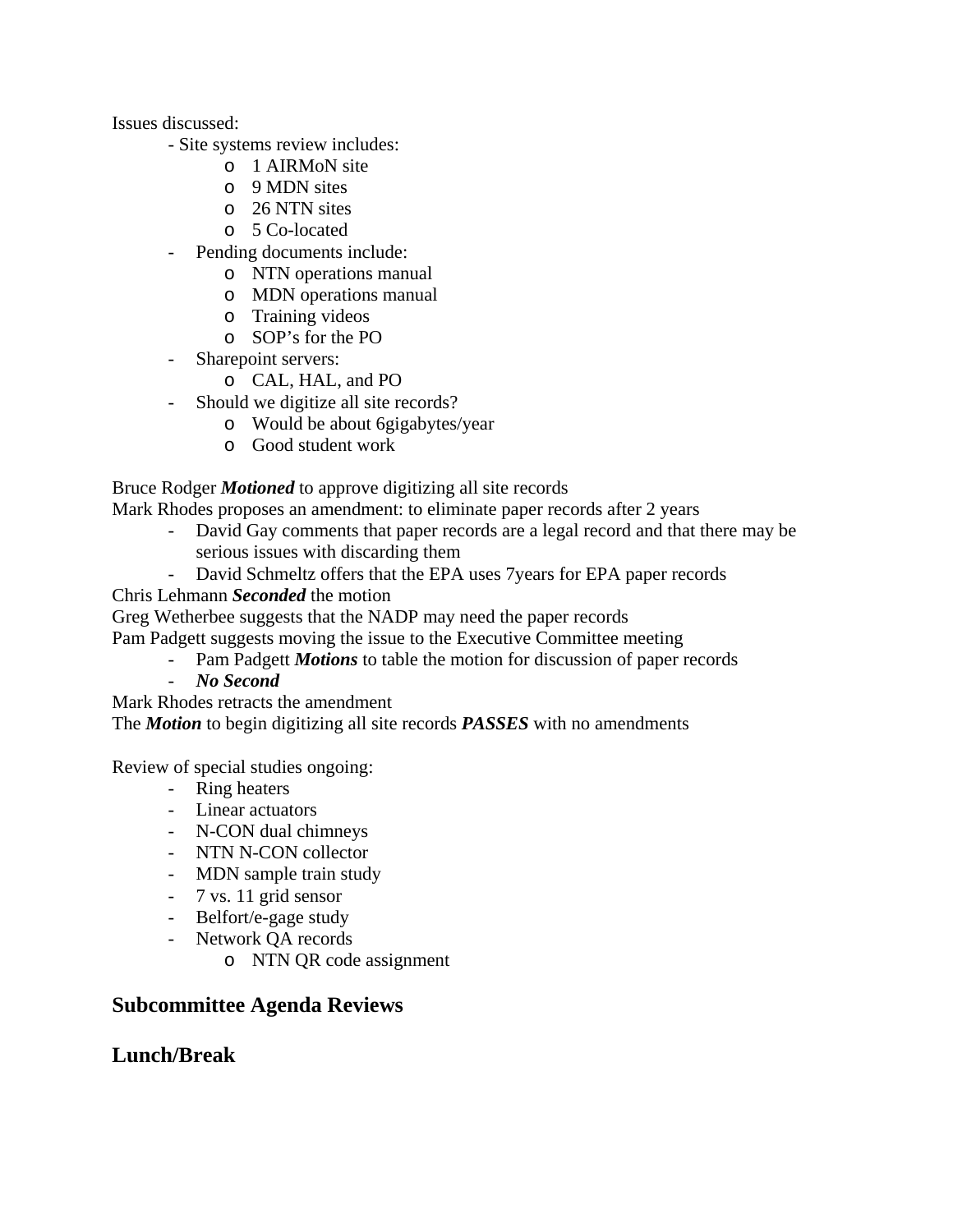# *Meeting 2, 1:30-3:30PM*

## Briefing on E-gages, Rick Artz, NOAA

Commenting that:

- The ETI and Ott gages are too costly for network operations
- What about the Geonor or Belfort?
	- o Belforts may be a viable option with a price around \$3500
- The NADP should be careful about which equipment we allow or not allow, especially if the equipment meets the NADP requirements.

Recommends that the PO take on the evaluation of other gages in order to accept or refuse new equipment.

### Ammonia Monitoring, Melissa Rury, EPA

- Radiello data
	- o 92% valid
	- o 2 new sites
- Problems with:
	- o Some data being pushed to the web
	- o Some of the shipping containers
		- $\blacksquare$  Switched to glass
		- Accuracy  $+/-17\%$  with triplicate samples
- Next?
	- o Funding
	- o Radiello porosity issue
	- o Finalizing protocols

### HAL Review, Mark Rhodes, NADP Program Office

Review summary:

- 16 specific recognitions
- 34 observations
- 34 recommendations
- 7 findings
	- o E-gage records need streamlined
	- o Written document on development of the database needed
	- o SQL server
	- o Electronic integrator
	- o MeHg data not available
	- o E-gage documentation
		- PDA document